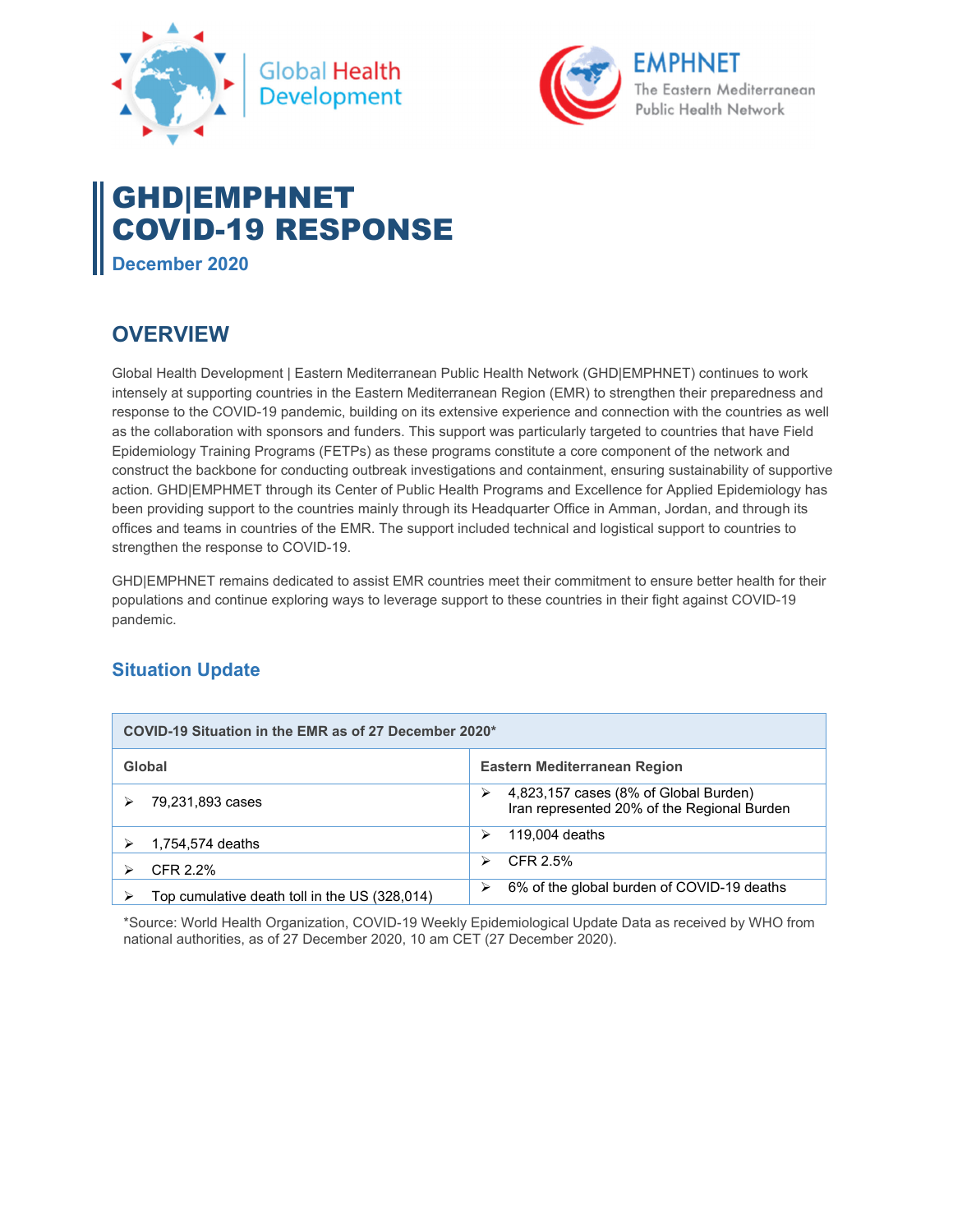### **1. Public Health Emergency Management Center (PHEMC)**

Acting as the coordinating hub to support emergency preparedness and response among GHD/EMPHNET's various public health programs, departments, and units, PHEMC continued to provide its support to countries in the EMR by maximizing their efforts, engagement, and involvement in response to the COVID-19 pandemic. PHEMC continued to support rapid response activities, Risk Communication and Community Engagement (RCCE), information exchange and documentation, field activities such as contact tracing and field investigation, and strengthening event-based surveillance.

Throughout the last quarter, PHEMC has supported the emergency preparedness and response efforts in the EMR through the following activities:

- Supported the provision of rapid response refresher training with focus on COVID-19, targeting previously trained Rapid Response Teams (RRTs). This training will be followed with an in-country deployment of the trained RRTs in priority areas aiming to contribute to country alertness and response to emergencies in Yemen and Afghanistan.
- Ongoing coordination with Morocco to prepare for the implementation of activities that aim to support port staff and build their capacity to carry an effective emergency planning and response process. This will be through training a cadre of Port Health staff on the principles and practices of developing public health emergency response plans and procedures, and roll out the training to health and non-health Point of Entry (POE)
- Ongoing coordination with Morocco to support forecasting communicable diseases spread based on population movement and prioritize the priority Points of Entry (POEs) which are considered higher risk for public health issues. This will be through supporting adaptation of risk mapping tools and conduct risk mapping to forecast communicable disease spread.
- Initiated communications and coordination to support cross-border health activities which aim at coaching Tunisia and Libya to develop and test a joint cross-border public health emergency response operational plan and develop related SOPs that address the ongoing crisis in both countries.
- Ongoing work on the implementation of a joint project with Public Health England to understand how multi-sector coordination has been operationalized and is positively contributing to the response to COVID-19 in the region through conducting a structured joint regional virtual meeting.
- Provided logistical support to Afghanistan in strengthening their integrated event-based surveillance (EBS) system. An EBS consultant in Afghanistan has been assigned and supported to carry out a landscape analysis of the surveillance infrastructure and successfully established an EBS technical working group that works on the identification of EBS sources, develop EBS SOPs prioritizing the list of signals, and integrating the EBS into current surveillance systems.

Additionally, GHD|EMPHNET has been highly contributing to supporting AFRICA CDC in training and deployment of 1000 Community Health Workers (CHW) in five EMR countries; namely Egypt, Somalia, Sudan, Tunisia and Morocco. This comes in support of the collaboration of all stakeholders to meet the African Unions' target of deploying 1 Million Community Health worker by the end of 2020. Under the Partnership for Accelerating COVID19 Testing (PACT) initiative, GHD|EMHPHNET worked on high levels of technical and operational coordination with National representatives from the Ministries of Health in targeted countries to conduct training of trainer workshops to selected health staff that will replicate the training to 200 CHW in each country.

#### **Egypt**

Providing logistical support to facilitate the post training deployment of 10 health supervisors and 200 CHW in Qalioubiya governorate in Egypt. Masks, sanitizers, flag jackets and infrared thermometers were provided to the deployed teams. Continued follow up and communication was maintained with the national coordinator from MoH during the reporting period. The work included intensive field sensitization activities that were implemented in collaboration with "100 million SEHA initiative" to support Women's Health were encouraging beneficiaries to take all preventive measures and to self-reporting for any respiratory symptoms. Moreover, the workers reached out to religious leaders in mosques and churches to carry the awareness messages in local communities.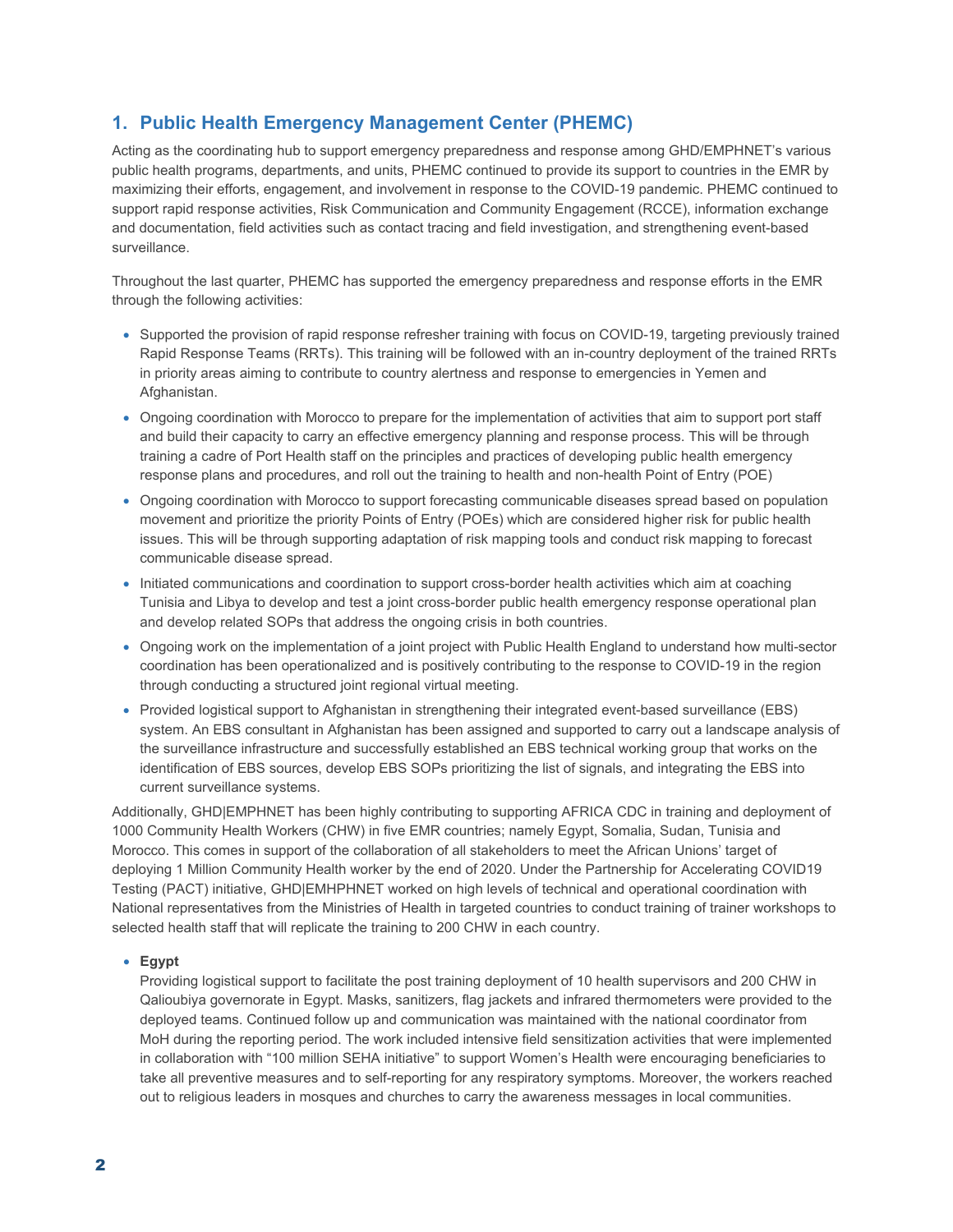### **Somalia**

Providing technical and logistical back-stopping support to the FMoH in Somalia by training and deploying 10 health supervisors and 200 CHW in Marka and Belet Weyne towns of Somalia. Masks, sanitizers, and infrared thermometers were provided to the deployed teams. The training sessions were also attended by local volunteers from Ayoub Organization (National Non-governmental Organization) whose staff supported field deployment and communication with local communities for improving awareness in targeted towns.

#### **Tunisia and Morocco**

Coordinating with high-level officials and representatives from the Ministries of Health in Tunisia and Morocco to initiate the implementation process in the two countries. A 2-day virtual training of trainers for 10 health supervisors on COVID19 and CHW was conducted in each country, which is going to be replicated to community health workers at sub-national levels in different governorates.

#### **Sudan**

Coordinating with the Federal Ministry of Health (FMoH) in Sudan to provide technical and logistical support needed to conduct a training of trainers for 10 health supervisors and CHW in Khartoum governorate in Sudan. Masks, sanitizers, flag jackets and infrared thermometers were provided to the deployed teams.

### **2. Polio Eradication and Routine Immunization**

The Polio and RI team has conducted the following in response to the COVID-19 pandemic:

- Continued its support to the Iraqi EPI program to improve community demand for vaccination and to minimize the harmful impact of COVID-19 emergency on immunization. By working with the Iraqi MoH to develop health promotional materials to increase public awareness and demand for vaccination, a technical group was established to develop, design & test videos, posters, and brochures. Two meetings were conducted so far where draft messages were developed. GHD will provide support to broadcast key messages using TV and social media channels.
- Supporting the EPI program in Iraq to reach and vaccinate defaulters and unimmunized children due to disruption of immunization services during COVID-19 emergency:
	- o Jointly with the Iraqi MoH, preparations for two meetings in two high risk provinces (Diyala and Diwaniya) have been completed to review, update, and operationalize RI micro plans, the meetings will be conducted early Jan 2021. Each meeting will be attended by 25 EPI and cold chain focal points from 12 districts. The meeting will help in developing an updated operationalized micro plan to reach and vaccinate every child everywhere according to the national schedule.
- GHD is supporting the implementation of outreach immunization sessions in hard-to-reach areas in Diyala and Diwaniya in Iraq to reach and vaccinate defaulters and unimmunized children. The teams will be provided with personal protection equipment (PPE) and sanitizers to reduce the risk of COVID-19 infection.
- Supported 480 supportive supervision missions in Afghanistan to strengthen routine immunization and minimize the risk of COVID-19 transmission to health workers.
- The Afghanistan country team visited 6 provinces. These missions were not only to provide technical support to the routine immunization but also followed up the national emergency action plan at the provincial level.
- Trained more than 200 EPI front line worker (vaccinator and CHWs) on Interpersonal Communication (IPC) in Afghanistan. Through this training the EPI frontline workers were trained on COVID-19 transmission and preventions to convey these messages to the beneficiaries.
- Actively participated in developing the National Action Plan for COVID-19 vaccine deployment in Afghanistan. In this action plan, 20 percent of the population will be covered, so the population is prioritized in seven categories as follows:
	- o Health workers (public and private)
	- $\circ$  People with Chronic Diseases, Comorbidities, People with Age above 50 years, and the Pregnant Women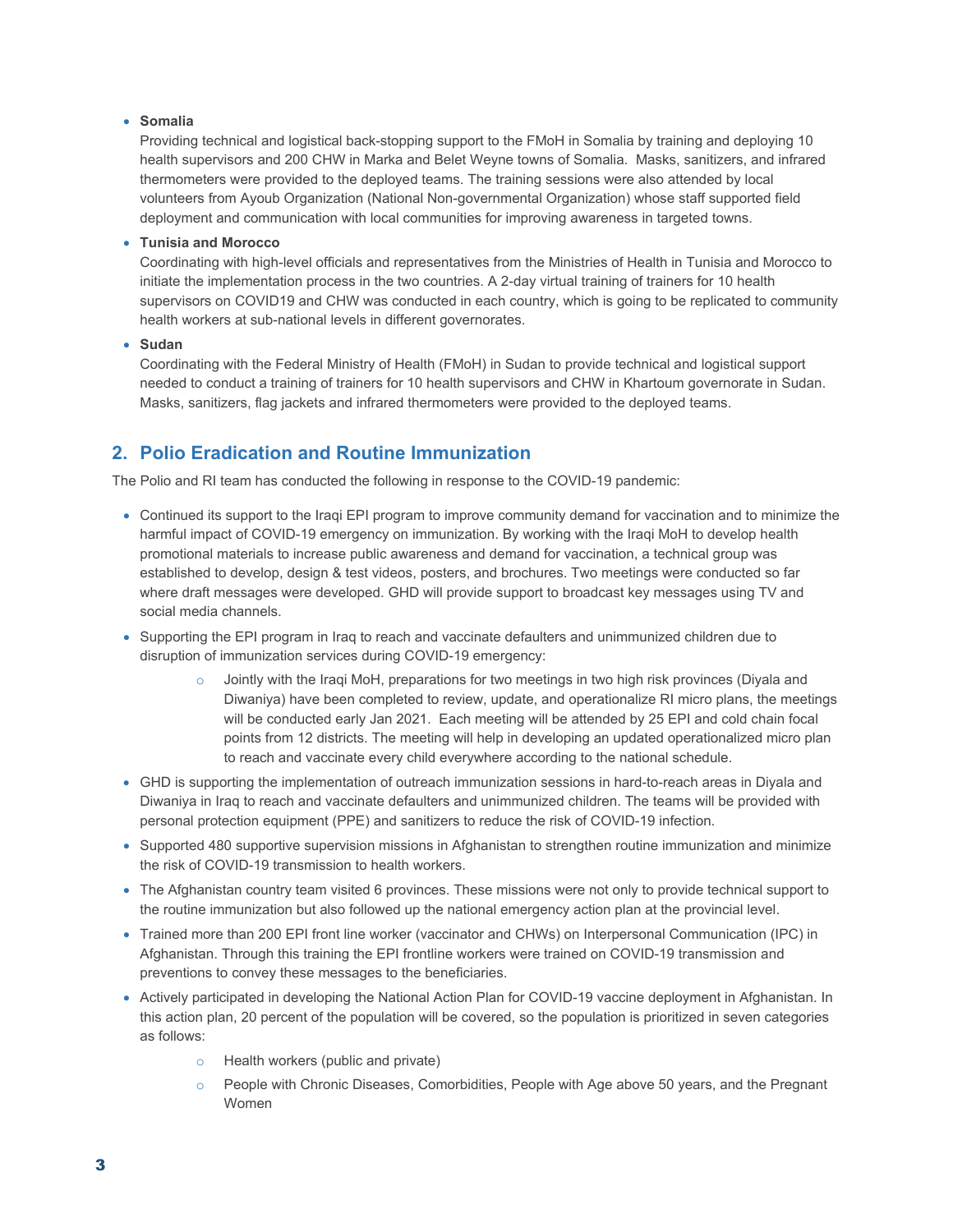- o Prisoners
- o The defense and security forces such as Afghan National Army (ANA) Afghan National Police (ANP) and National Directorate of Security (NDS).
- $\circ$  Students in Hostels in the universities, professional schools, and training institutions
- o Nomad
- o Children under one year of age.
- GHD|EMPHNET is working with MoPH in Afghanistan to limit the risk of COVID-19 transmission during the vaccination sessions, through improving the capability of immunization frontline workers. Therefore GHD|EMPHNET with close coordination of MoPH established a taskforce to develop and translate the Infection prevention and Control (IPC) training materials. GHD|EMPHNET has a plan to train around 300 EPI frontline workers in the coming couple of months. Before that GHD|EMPHNET will conduct a ToT at the national level in early January 2021. The aim of this training is to build the capacity of immunization frontline worker in limiting the risk of COVID-19 transmission during the vaccination sessions and will not let to drop down the immunization coverage.
- GHD|EMPHNET Built on its accumulative experience in supporting routine immunization microplanning. And the recently developed training package to support KP province in Pakistan for routine immunization microplanning in low performing districts in the context of COVID 19. GHD|EMPHNT completed the development of the training material for Sudan in consultation with the National EPI program, to build capacity to develop the country micro plan for 2021; this material accommodates the COVID 19 context and its consequences on routine immunization delivery. This training targets states and locality officers while the health ministry will support the facility level's microplanning exercise.
- Supporting countries in documenting their integration between polio and immunization functions within primary health care as an approach that can help build more resilient systems. This effort started after the regional virtual workshop that discussed COVID 19 pandemic and its impact on RI/PEI integration with the participation of CDC, WHO/EMRO, UNICEF/MENARO, Gavi and BMGF, as well as country teams from Afghanistan, Egypt, Iraq, Jordan, Morocco, Somalia, Sudan and Yemen.

### **3. Disease Control**

In coordination with the Central Public Health Laboratory (CPHL) in Jordan to respond to the COVID-10 pandemic, the DCP has conducted the following activities:

- Support laboratory electronic data and results entry.
- Support laboratory quality control activities.
- Support laboratory supplies tractability and inventory.
- Participate in the MOH/laboratory inspection committee visiting private labs to check quality of COVID-19 diagnostics.
- Support equipment inventory and preventive maintenance.
- Coordinate samples collection with investigation teams.

### **4. Health Promotion and Protection**

The HPP team collaborated with the Knowledge Exchange and Networking team in bringing experts together to the COVID-19 related webinars for exchanging knowledge, best practices; providing answers to questions related to responding to NCDs during public health emergencies such as the COVID-19 pandemic; gaining in-depth knowledge from selected countries on the extent to which NCD programs and services have been affected during the COVID-19 pandemic; exploring applicable sustainable solutions for integrating NCD services as part of the COVID-19 response; and providing lessons learned and their utilization for building resilient health system.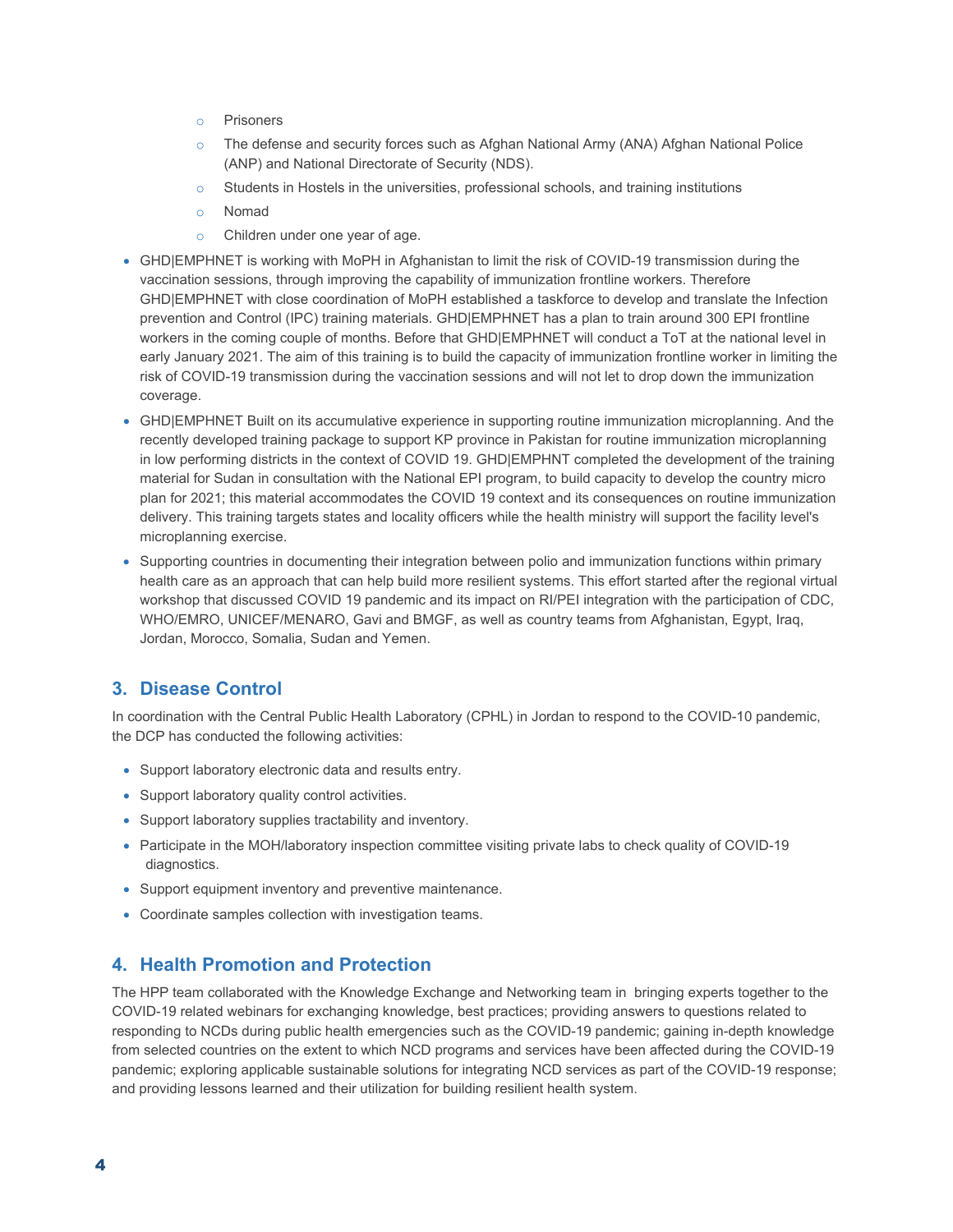### **5. Research and Policy**

### G**HD|EMPHNET and the Ministry of Health Discusses COVID-19 Modelling Approaches**

On November 2, 2020, GHD|EMPHNET had a technical meeting with the Ministry of Health (MOH). The objective of the meeting was to review the available COVID-19 modelling approaches and discuss the possibility of applying them in Jordan.

The meeting attendees included Dr. Saad Kharabsheh and Dr. Bassam Hijawi from MOH and Dr. Mohannad Al-Nsour, Dr. Adel Belbaisi, Dr. Yousef Khader, and Dr. Mirwais Amiri from GHD|EMPHNET. During the meeting, the participants presented and discussed multiple models including:

- 1. SEAIRD Model developed by GHD|EMPHNET.
- 2. CoMo Model developed by CoMo Consortium or the COVID-19 International Modelling Consortium led by WHO and Oxford University and consisting of working members from 22 countries.
- 3. Imperial College London (ICL) or MRC Centre for Global Infectious Disease Analysis COVID-19 Scenario Analysis Tool.
- 4. Institute for Health Metrics and Evaluation or IHME COVID-19 Projections Model.

Different COVID-19 scenarios were discussed as possibilities for Jordan. GHD|EMPHENT will await MOH's further notice for future technical discussions in this regard.

### **6. Workforce Capacity**

### **GHD|EMPHNET's Workforce Capacity Unit Submits Manuscript Titled "Future of Public Health Post COVID-19" to the JMIR.**

During this quarter, the Workforce Capacity unit has written a manuscript titled "Future of Public Health post COVID-19". The unit has successfully submitted the manuscript for publication to the Journal of Medical Internet Research (JMIR). The paper highlights the current efforts and interventions that various stakeholders have carried out to control COVID-19. Besides, the paper has identified the main challenges and the expected changes in the future of public health at global, regional, and national levels. The paper concluded that COVID-19 will likely have permeant effects on public health and life, in general, will never be the same as before COVID-19.

### **GHD|EMPHNET Continues to Work within a Regional Senior COVID-19 Research Group**

In June 2020, GHD|EMPHNET has established a regional senior COVID-19 research group to identify research priorities, support, and oversee research activities for COVID-19 in the region. Six countries including Morocco, Sudan, Egypt, Yemen, Iraq, and Pakistan are participating in this activity with a focal point for each to facilitate the implementation and dissemination of the national and regional research. The team worked on the following research titles (data collection, analysis and writing manuscripts) with several meetings being held to coordinate the work between countries. Each country led one of the below-mentioned research titles, and all countries are working simultaneously to share, document, and publish their experience on country and regional levels.

| <b>Proposed project</b>                                                                                | <b>Researcher\Country</b> |
|--------------------------------------------------------------------------------------------------------|---------------------------|
| Risk Factors of COVID-19 Critical Outcomes in EMRO Region, 2020: A                                     | Dr.Hiba - Iraq            |
| Retrospective Study                                                                                    | Dr.Maisa - Sudan          |
| The Psychosocial Impact of COVID-19 on Healthcare Workers in the Eastern<br>Mediterranean Region, 2020 | Dr. Yasser Ghaleb - Yemen |
| Severity and clinical outcomes of COVID-19                                                             | Dr.Hasham Akhtar -        |
| and their predictors among patients in the Islamabad Rawalpindi region of Pakistan.                    | Pakistan                  |
| Morocco Experience in responding to the COVID-19 pandemic: Public Health                               | Dr.Abdelaziz Barkia -     |
| Challenges and lessons learnt                                                                          | Morocco                   |
| Knowledge, attitude, and practice of the public health workers for COVID-19<br>pandemic control        | Dr.Salma Afifi - Eqypt    |